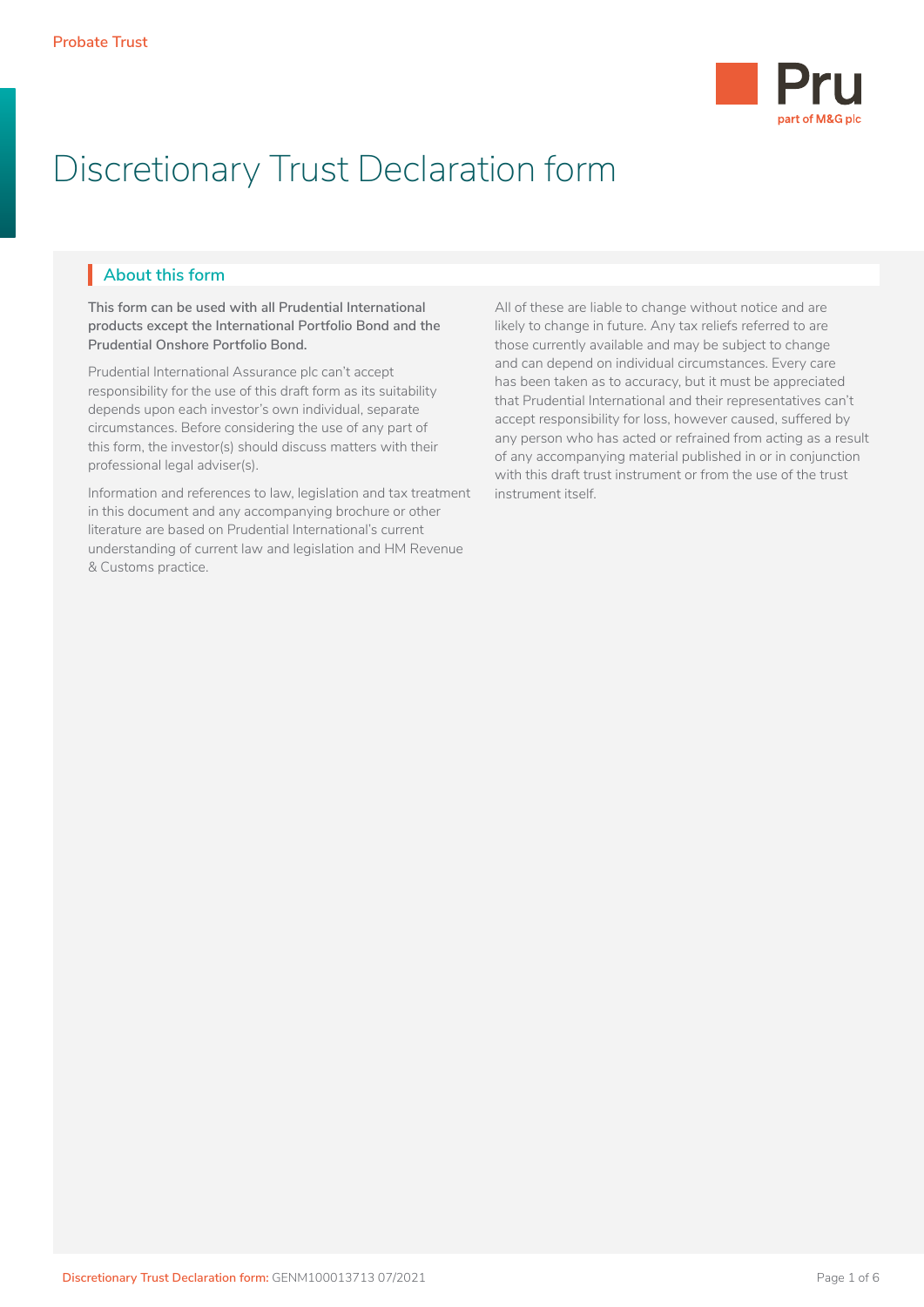# Section 1 – The trust

#### **1. The Trust Fund**

- (1) The Trustees shall hold the Trust Fund upon the Trusts and with and subject to the powers and provisions declared and contained in the Trust Provisions for the benefit of the Beneficiaries.
- (2) The Trust Provisions are hereby expressly incorporated in this Deed.
- **2. Proper Law** The proper law of this Trust shall be that indicated in the Third Schedule.

# **Section 2 – The schedules** I

# **The First Schedule: The Bond(s)/Policy**

**Company: Prudential International Assurance plc**

Type of Bond/Policy**1**

Date of Application



Bond/Policy Number

The Settlor hereby assigns all the rights, title interest in the policies and all proceeds and benefits attached to the said policies to the Trustees to hold subject to the trusts and powers and provisions set out in this document.

# **The Second Schedule:**

*This Schedule should only be completed if you want to extend the standard list of Beneficiaries contained in Part 1 of the Trust Provisions. If you are adding beneficiaries please make sure you identify them in a way that makes it clear who they are.*

**Additional Discretionary Beneficiaries (full names or description, address and date of birth)**

# **The Third Schedule: The Proper Law Governing This Trust**

If none of the boxes is ticked the Law of England and Wales will apply:

The Law of England and Wales  $\bigcap$  The Law of Northern Ireland  $\bigcap$  Scots Law  $\bigcap$ 





# **Notes**

- **1** If you have an existing bond/policy please enter the number of the bond/policy you are putting into trust. You do not need a date if it is an existing bond/policy.
	- If you are applying for a new bond/policy enter the date of the application you are applying for and wish to put into trust. to enter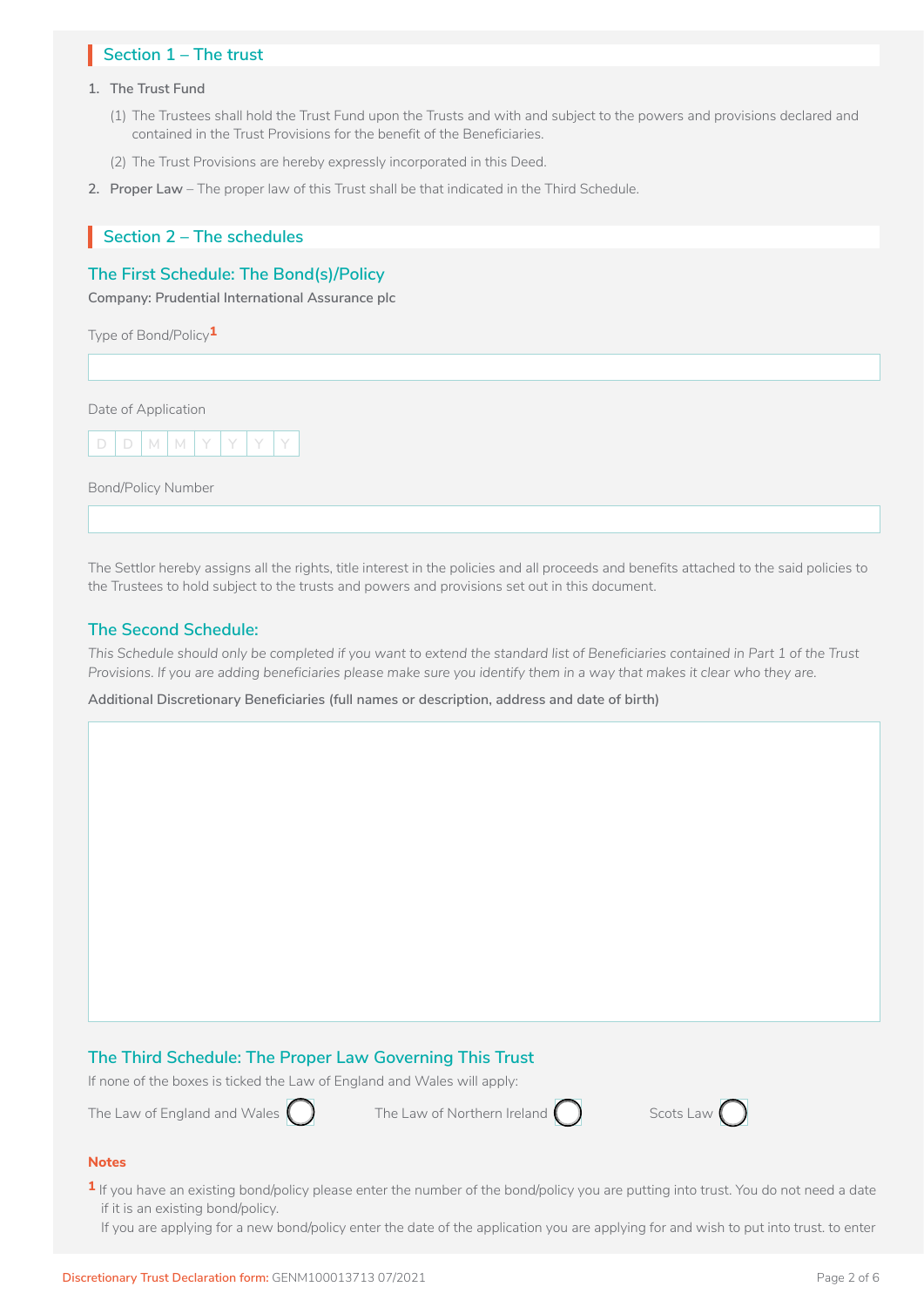# **Section 3 – How we use your personal information**

For a copy of our latest Data Protection Notice, please visit **www.pru.co.uk/mydata-pia**.

This details how and why we use your personal information (including any sensitive personal information), who we may share it with and your rights around your personal information. Alternatively, you can request a copy to be sent to you by writing to **The Data Protection Officer, Prudential International, Montague House, Adelaide Road, Dublin 2.** 

Please note that we collect personal information from you that is necessary for us to either provide you with the product or service you've requested or to comply with statutory or contractual requirements. Unfortunately if you don't provide all of the information we require this may mean we are unable to provide our products and services to you.

# **Section 4 – Signatures & date: to be completed and signed by the Settlor, additional Trustees and Witnesses**

#### **Note: There must be at least One Additional Trustee.**

*Note: You should ensure that this document is executed in accordance with the legal requirements in the place where it is* executed and the law governing the Trust. If a company is a Trustee the Trustee Company's common seal may be required as well *as the signature of an Officer or Officers of the Trustee Company.* 

**In Witness Whereof** the parties have executed this document as a Deed on: **D D M M Y Y Y Y**



*(If you are applying for a new Bond/Policy, this date must not be a date before the application date shown in the First Schedule).*

**(1) The Settlor** (the person who is creating this Trust)

#### **(a) Signed as a Deed by the Settlor named below:**

# **In the presence of the Witness named below:**

All witnesses must be over the age of 18 and independent of the trust – not a Settlor, Additional Trustee or Beneficiary.

| Signature |          | Signature |          |
|-----------|----------|-----------|----------|
| Name      |          | Name      |          |
| Address   |          | Address   |          |
|           | Postcode |           | Postcode |

**(2) The Additional Trustee(s)** (the person(s) who will be the Initial Trustee(s) of the Trust with the Settlor)

**(a) Signed as a Deed by the Additional Trustee named below:**

| Signature |          |  |
|-----------|----------|--|
| Name      |          |  |
| Address   |          |  |
|           | Postcode |  |

**In the presence of the Witness named below:**

**In the presence of the Witness named below:** 

| Signature |          |
|-----------|----------|
| Name      |          |
| Address   |          |
|           | Postcode |

Leave 2(b) below blank if there is only one Additional Trustee

**(b) Signed as a Deed by the other Additional Trustee named below:** 

(if there are two Additional Trustees)

| Signature |          | Signature |          |
|-----------|----------|-----------|----------|
| Name      |          | Name      |          |
| Address   |          | Address   |          |
|           | Postcode |           | Postcode |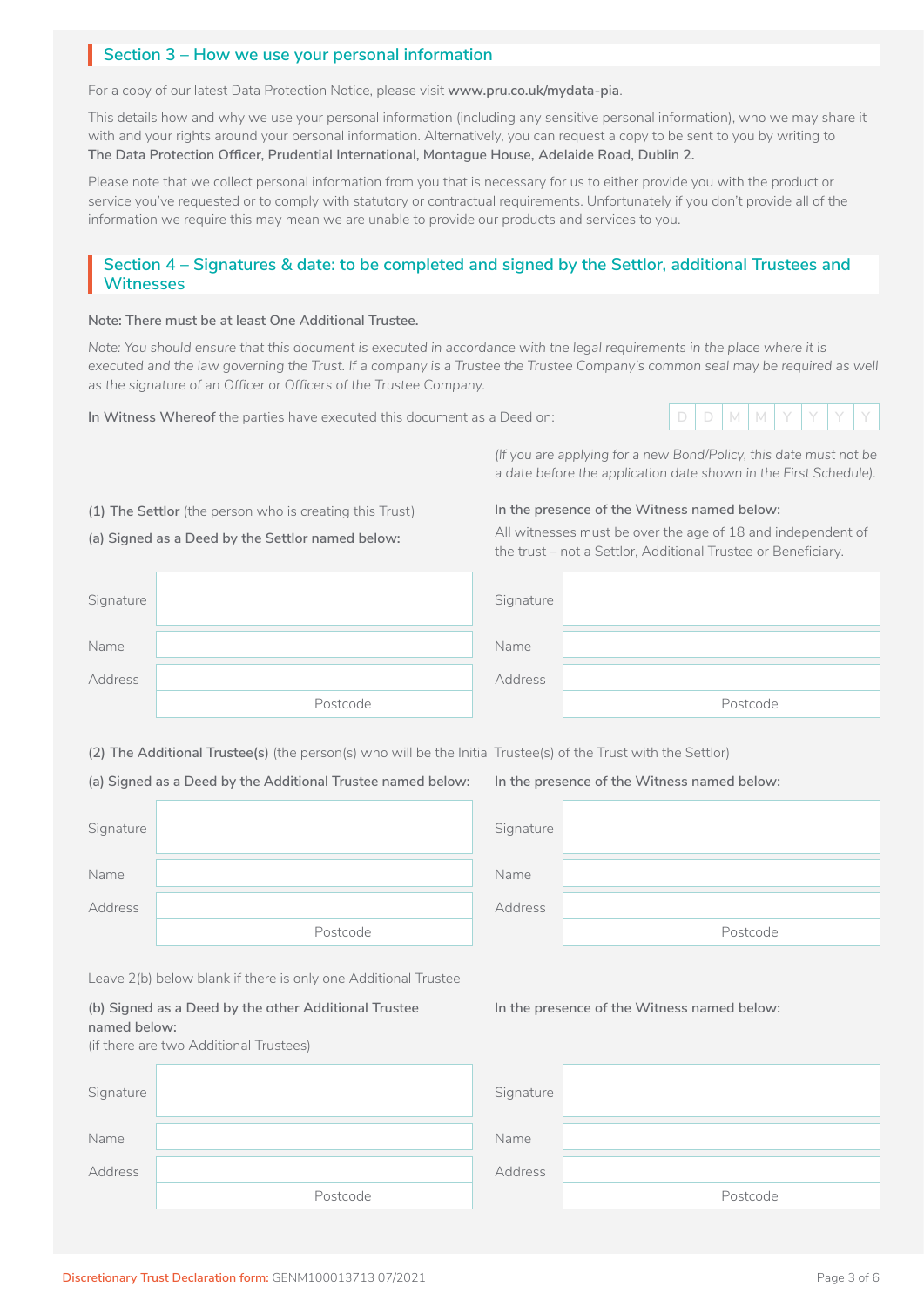# **I** Discretionary Probate Trust Provisions

# **Part 1: Definitions**

# **1. Introduction**

- In these Trust Provisions unless the context otherwise requires:
- (1) the singular shall include the plural (and vice versa) and the masculine shall include the feminine and neuter (and vice versa);
- (2) references to statutory provisions shall be taken as references to statutory provisions enacted in the United Kingdom;
- (3) references to "**the Declaration of Trust**" shall be taken as references to a Declaration of Trust which incorporates the Trusts Powers and Provisions set out in these Trust Provisions so that they form an essential part of the Trust created by that Declaration of Trust.

# **2. Definitions**

"**the Initial Trustees**" means the Settlor and Additional Trustees

"**the Trust Fund**" means the Bond(s) referred to in the First Schedule to the Declaration of Trust and the property from time to time representing the same (and also includes any other property which may become Trust Property as a result of any loan to the Trustees or any addition by way of gift or any accumulation of income).

"**the Trust Period**" means the period starting on the date of the Declaration of Trust and ending on the Vesting Day.

"**the Vesting Day**" means the 125th anniversary of the date of the Declaration of Trust.

"**the Accumulation Period**" means the period of 125 years beginning with the date of the Declaration of Trust.

"**Trust Property**" means any property comprised in the Trust Fund.

"**the Settlement**" and "**this Settlement**" mean the Trust created by the Declaration of Trust.

"**person**" includes a person anywhere in the world and includes a Trustee.

"**Civil Partner**" has the same meaning as in section 1 of the Civil Partnership Act 2004.

"**Spouse**" includes a Civil Partner.

"**Widow/Widower**" of a person includes the individual who was the Civil Partner of that person immediately before that person's death.

"**the Settlor**" means the person shown under the heading "The Settlor" at (1).

"**the Trust Provisions**" means the "Discretionary Probate Trust Provisions" (appended to this Declaration)

"**the Insurance Company**" means the Insurance Company shown in the First Schedule.

## **3. The Beneficiaries**

"The Beneficiaries" means:

- (a) The Settlor
- (b) The Settlor's spouse
- (c) The children and remoter descendants of the Settlor and includes adopted or illegitimate children and remoter descendants.
- (d) The children and remoter descendants of any spouse or widow(er) of the Settlor
- (e) Any persons or class of persons or object shown in the Schedule of Additional Beneficiaries in the Declaration of Trust (as set out in section 2)
- (f) The spouses and widow(er) of the Beneficiaries at (d) and (e) above
- (g) Any widow(er) of the settlor

# **Part 2: Trust Provisions**

# **1. Trust income**

Subject to the Overriding Powers below

- 1.1 The Trustees may accumulate the whole or part of the income of the Trust Fund (if any) during the Accumulation Period. That income shall be added to the Trust Fund
- 1.2 The Trustees shall pay or apply the remainder of the income to or for the benefit of any Beneficiaries, as the Trustees think fit, during the Trust Period.

#### **2. Overriding powers**

The Trustees shall have the following overriding powers which they may exercise at any time or times during the Trust Period:

#### (1) **Power to pay out capital to Beneficiaries**.

- (a) The Trustees may pay or apply any Trust Property to or for the advancement or benefit of any Beneficiary.
- (2) **Power to vary the Trusts (power of appointment)**
	- (a) The Trustees may appoint that they shall hold the Trust Fund or any part or parts of the Trust Fund and its income for the benefit of any of the Beneficiaries, on such terms as the Trustees think fit.
	- (b) An appointment may create any provisions and in particular it may create:
		- (i) discretionary trusts
		- (ii) dispositive or administrative powers exercisable by the Trustees or any other person or persons.
	- (c) Any appointment shall be made by Deed and may be revocable during the Trust Period or irrevocable.

#### (3) **Power to add or to exclude a Beneficiary**

(a) The Trustees may add a person or a class of persons to the Beneficiary class provided the addition is requested or agreed to in writing by the Settlor or if no Settlor is living by at least two persons who are already Beneficiaries and at least 18 years old.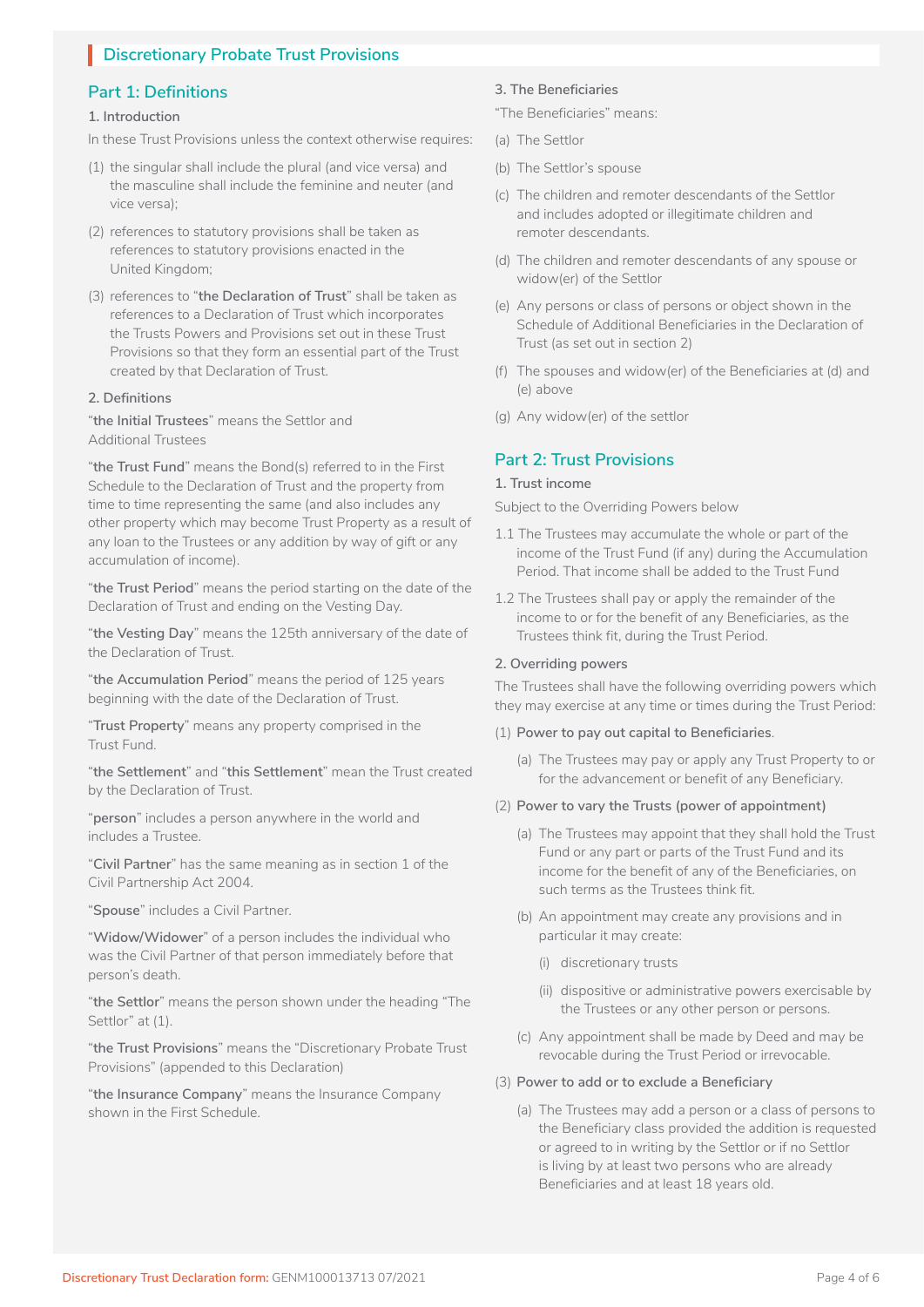# **I** Discretionary Probate Trust Provisions – continued

- (b) The Trustees may exclude a person or class of persons from being or becoming Beneficiaries in relation to the Trust Fund or in relation to any specified part of the Trust Fund.
- (c) Any exercise of this exclusionary power shall be made by Deed and may be revocable during the Trust Period or irrevocable.
- (d) If there is any change in the parties to the trusts e.g. any trustees or beneficiaries (including class of beneficiaries) change or a letter of wishes is received, the trustees must notify Prudential of the changes, the date it became effective and within 14 days from the date any of the trustees became aware of the change.

# **3. Default trusts**

Subject to the trusts in clause 1 and the Overriding Powers the Trust Fund and income thereof shall be held on trust for the benefit of any one or more of the Beneficiaries and in such shares (or wholly to one) and for such interests as the Trustees may during the Trust Period appoint. Subject to and in default of any appointment at the end of the trust period the remaining trust fund shall be distributed absolutely between the children, and remoter descendants of the Settlor that are still living in equal shares per stirpes subject to that if no such persons are living to any company, body or trust established for charitable purposes only at the trustees absolute discretion.

# **4. Appointment, Retirement and Dismissal of Trustees**

- (1) The power of appointing Trustees shall be exercisable by:
	- (a) the Settlor while living and of full mental capacity.
	- (b) the Trustees (after the death of the Settlor).
- (2) Any Appointment of New Trustees or retirement of existing Trustees shall be by Deed.
- (3) Part II of the Trusts of Land and Appointment of Trustees Act 1996 shall not apply to this Settlement.
- (4) The Settlor, while living and of full mental capacity, may dismiss by deed any Trustee provided there remains at least one Trustee who is not the Settlor or the Settlor's spouse
- (5) (a) Where the Settlor is alive and of full mental capacity, any Trustee may retire provided there remains at least one Trustee who is not the Settlor or the Settlor's spouse.
	- (b) Where the Settlor has died or is not of full mental capacity and provided there is not a single Trustee, any Trustee may retire.

#### **Administrative Provisions**

- (1) The Trustees may administer the Trust Fund for the benefit of the Beneficiaries in whatever manner they may determine and to that end shall have the widest possible powers (which they may exercise or omit to exercise from time to time at their absolute discretion) of managing and dealing with the Trust Fund and of carrying out any transaction in connection therewith in all respects as if the Trustees were the absolute beneficial owners thereof.
- (2) Without prejudice to the generality of paragraph 1, the Trustees shall have the power:
	- (i) to invest any money requiring investment in any property of whatever nature (including any policies of assurance or capital redemption contracts) and wherever situated whether producing income or not and upon such security (if any) as the Trustees shall in their absolute discretion think fit.
	- (ii) to borrow money on such terms as to interest repayment and otherwise as they may think fit and whether upon the security of the whole or any parts of the Trust Fund or upon personal security only.
	- (iii) to delegate any power or powers in making, managing, realising or otherwise dealing with any property included in the Trust Fund to any person or persons upon such terms as to remuneration or otherwise as the Trustees may think fit and no Trustee shall be responsible for the default of any such agent if the Trustees in question employed or incurred expense in employing him in good faith.
	- (iv) to pay or transfer any capital or income to be paid to or applied for the benefit of a Beneficiary who is under a legal disability to any parent or guardian of that Beneficiary or to such person on behalf of such Beneficiary as the Trustees shall think fit and the receipt of such person shall be a complete discharge to the Trustees who shall be under no obligation to see to the proper application thereof.
- (3) The Trustees shall have the power by Deed or Deeds revocable during the Trust Period or irrevocable wholly or partly to release or restrict the future exercise of any power hereby conferred on them as if the same were not conferred on them in a fiduciary capacity and so as to bind their successors.
- (4) The Trustees shall have power to deal with any policy of assurance or insurance as if they were the absolute owners of it and in particular may surrender, convert or exchange the same in whole or in part and exercise any power of election or option under a policy and borrow on its security and the receipt by the Trustees for any money payable under the said policy shall be a full and sufficient discharge.
- (5) Trustees Remuneration.

A Trustee carrying on a business which consists of or includes the management of Trusts or advising Trustees may charge for work done by him or his firm in connection with the trust.

(6) Liability of Trustees

A Trustee shall not be liable for a loss to the Trust Fund unless that loss was caused by his own fraud or negligence.